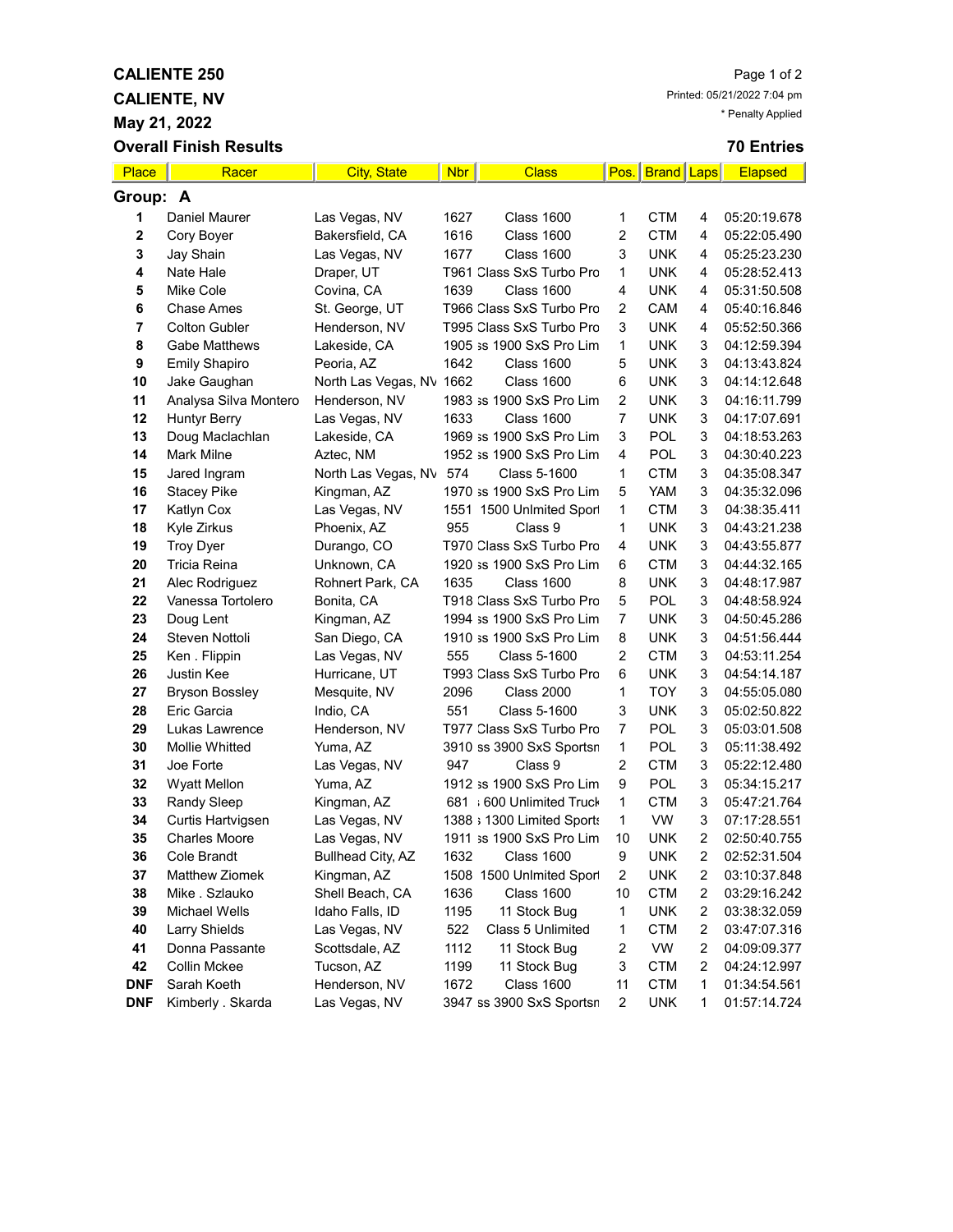**CALIENTE, NV**

**May 21, 2022**

|              | <b>Overall Finish Results</b> |                      |            |                           |                |                   |   | <b>70 Entries</b> |
|--------------|-------------------------------|----------------------|------------|---------------------------|----------------|-------------------|---|-------------------|
| Place        | Racer                         | <b>City, State</b>   | <b>Nbr</b> | <b>Class</b>              | Pos.           | <b>Brand Laps</b> |   | <b>Elapsed</b>    |
| Group:       | B                             |                      |            |                           |                |                   |   |                   |
| 1            | <b>Bernard Steimann</b>       | Corona Del Mar, CA   | 69         | <b>Unlimited Truck</b>    | 1.             | <b>CTM</b>        | 4 | 04:58:09.864      |
| $\mathbf{2}$ | Joe David                     | Ridgecrest, CA       | 152        | 1                         | 1              | <b>UNK</b>        | 4 | 05:08:17.644      |
| 3            | Dean Wheeler                  | Phoenix, AZ          | 1018       | 10                        | 1              | <b>CTM</b>        | 4 | 05:20:01.226      |
| 4            | <b>Robert Stidham</b>         | Chino Valley, CA     | 6108       | <b>Class 6100</b>         | 1              | <b>UNK</b>        | 4 | 05:20:02.195      |
| 5            | <b>Tom Coons</b>              | Lake Havasu City, A. | 1055       | 10                        | 2              | <b>CTM</b>        | 4 | 05:20:11.010      |
| 6            | <b>Chad Cummings</b>          | Oak Hills, CA        | 1246       | 12                        | 1              | <b>UNK</b>        | 4 | 05:23:33.218      |
| 7            | <b>Emily Shapiro</b>          | Peoria, AZ           | 42         | <b>Unlimited Truck</b>    | $\overline{2}$ | <b>UNK</b>        | 4 | 05:32:46.048      |
| 8            | Nick May                      | Las Vegas, NV        | 1003       | 10                        | 3              | <b>CTM</b>        | 4 | 05:34:52.291      |
| 9            | Adam Gonzalez                 | Snohomish, CA        | 1051       | 10                        | 4              | <b>UNK</b>        | 4 | 05:35:10.733      |
| 10           | Johnny Gould                  | Anaheim, CA          | 1009       | 10                        | 5              | <b>CTM</b>        | 4 | 05:40:20.176      |
| 11           | <b>Steve Fuller</b>           | Henderson, NV        | 6155       | <b>Class 6100</b>         | 2              | <b>UNK</b>        | 3 | 04:06:16.160      |
| 12           | Macrae Glass                  | Kingman, AZ          | 7225       | Class 7                   | 1              | <b>UNK</b>        | 3 | 04:16:58.459      |
| 13           | John Pellissier               | Las Vegas, NV        | 1259       | 12                        | $\overline{2}$ | <b>CTM</b>        | 3 | 04:24:09.848      |
| 14           | Dan Colettti                  | Las Vegas, NV        |            | 1481 lass 1450 Sportsma   | 1              | <b>FOR</b>        | 3 | 04:24:58.287      |
| 15           | Michael Frye                  | Las Vegas, NV        | 7213       | Class 7                   | $\overline{2}$ | <b>CHV</b>        | 3 | 04:24:58.474      |
| 16           | Eric Ludian                   | Pahrump, NV          |            | 1477 : lass 1450 Sportsma | $\overline{2}$ | <b>UNK</b>        | 3 | 04:28:06.505      |
| 17           | John Winn                     | Chino Valley, AZ     | 7208       | Class 7                   | 3              | <b>UNK</b>        | 3 | 04:32:13.271      |
| 18           | Tj. Fischer                   | Ojai, CA             | 1058       | 10                        | 6              | <b>CTM</b>        | 3 | 04:33:56.253      |
| 19           | John Phegley                  | Henderson, NV        |            | 1411 lass 1450 Sportsma   | 3              | <b>CTM</b>        | 3 | 04:41:48.973      |
| 20           | <b>Tim Kunch</b>              | Durango, CO          | 7211       | Class 7                   | 4              | <b>UNK</b>        | 3 | 04:52:28.955      |
| 21           | <b>Brian Fuller</b>           | Murrieta, CA         | 1046       | 10                        | 7              | <b>UNK</b>        | 3 | 05:22:41.986      |
| 22           | Chris Hertsch                 | Lake Havasu City, A. | 77         | <b>Unlimited Truck</b>    | 3              | <b>UNK</b>        | 2 | 02:45:53.050      |
| 23           | <b>Emily Gonzalez</b>         | Snohomish, WA        | 7288       | Class 7                   | 5              | <b>CTM</b>        | 2 | 03:30:38.430      |
| 24           | Kevin Mckeown                 | Henderson, NV        | 7228       | Class 7                   | 6              | <b>UNK</b>        | 2 | 04:04:59.733      |

**DNF** Kenny Thatcher Henderson, NV 123 1 2 CTM 1 01:16:43.453 **DNF** Jeromy Box Santee, CA 1428 lass 1450 Sportsma 4 CTM 1 01:24:26.626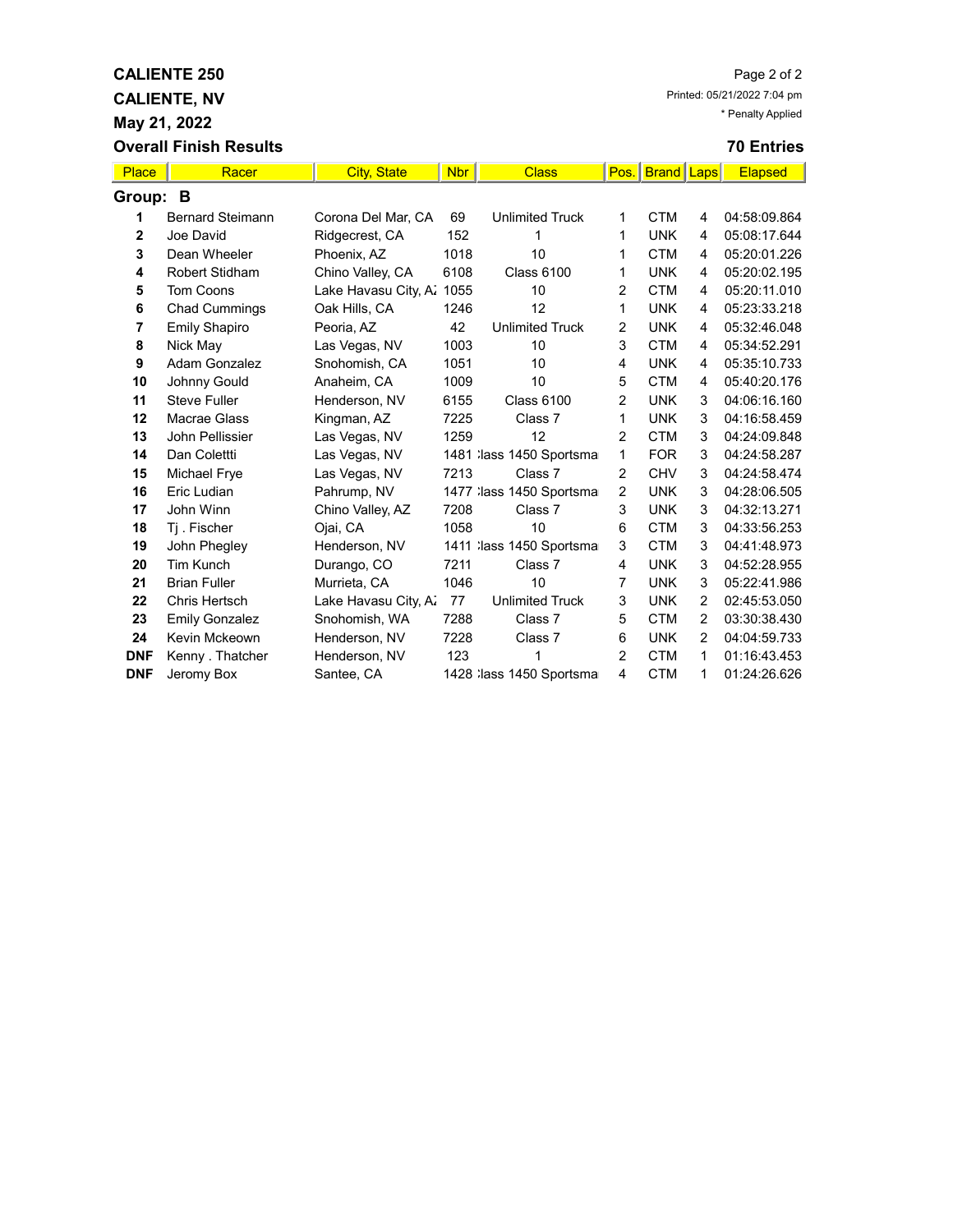|                         |                              |              |              |              |              | <b>CALIENTE 250</b>                                                |            |            |                      |                          |                       |                                      |
|-------------------------|------------------------------|--------------|--------------|--------------|--------------|--------------------------------------------------------------------|------------|------------|----------------------|--------------------------|-----------------------|--------------------------------------|
|                         |                              |              |              |              |              | May 21, 2022                                                       |            |            |                      |                          |                       |                                      |
| <b>Class</b><br>Place   | <b>Name</b>                  | Vehicle<br># | Lap 1 Time   | Lap 2 Time   | Lap 3 Time   | Lap 4 Time                                                         | Lap 5 Time | Lap 6 Time | <b>Total</b><br>Laps | <b>Total Lap</b><br>Time | Average<br><b>MPH</b> | <b>Total Official</b><br><b>Time</b> |
| Class: <mark>1</mark>   |                              |              |              |              |              |                                                                    |            |            |                      |                          |                       |                                      |
| 1                       | <b>Joe David</b>             | 152          | 01:13:10.549 | 01:18:25.775 | 01:18:16.710 | 01:18:24.610                                                       |            |            | 4                    | 05:08:17.644             | 11.678                | 05:08:17.644                         |
| <b>DNF</b>              | Kenny . Thatcher             | 123          | 01:16:43.453 |              |              |                                                                    |            |            | $\mathbf{1}$         | 01:16:43.453             | 46.926                | 01:16:43.453                         |
| Class: 10               |                              |              |              |              |              |                                                                    |            |            |                      |                          |                       |                                      |
| 1                       | Dean Wheeler                 | 1018         | 01:15:07.630 | 01:22:45.087 | 01:21:57.952 | 01:20:10.557                                                       |            |            | $\overline{4}$       | 05:20:01.226             | 11.249                | 05:20:01.226                         |
| $\mathbf{2}$            | <b>Tom Coons</b>             | 1055         | 01:14:12.545 | 01:23:00.187 | 01:24:12.938 | 01:18:45.340                                                       |            |            | 4                    | 05:20:11.010             | 11.244                | 05:20:11.010                         |
| 3                       | <b>Nick May</b>              | 1003         | 01:17:55.098 | 01:26:17.988 | 01:25:33.826 | 01:25:05.379                                                       |            |            | $\overline{4}$       | 05:34:52.291             | 10.751                | 05:34:52.291                         |
| 4                       | <b>Adam Gonzalez</b>         | 1051         | 01:21:00.519 | 01:23:38.005 | 01:25:05.968 | 01:25:26.241                                                       |            |            | 4                    | 05:35:10.733             | 10.741                | 05:35:10.733                         |
| 5                       | <b>Johnny Gould</b>          | 1009         | 01:18:11.327 | 01:26:20.988 | 01:32:53.106 | 01:22:54.755                                                       |            |            | 4                    | 05:40:20.176             | 10.578                | 05:40:20.176                         |
| 6                       | Tj. Fischer                  | 1058         | 01:20:55.620 | 01:33:58.410 | 01:39:02.223 |                                                                    |            |            | 3                    | 04:33:56.253             | 13.142                | 04:33:56.253                         |
| $\overline{\mathbf{r}}$ | <b>Brian Fuller</b>          | 1046         | 01:52:18.654 | 01:37:13.527 | 01:53:09.805 |                                                                    |            |            | 3                    | 05:22:41.986             | 11.156                | 05:22:41.986                         |
| <b>DNF</b>              | <b>Patrick Breckon</b>       | 1089         |              |              |              |                                                                    |            |            | 0                    |                          |                       | 00:00:00.000                         |
|                         | Class: 11 Stock Bug          |              |              |              |              |                                                                    |            |            |                      |                          |                       |                                      |
| 1                       | <b>Michael Wells</b>         | 1195         | 01:43:06.929 | 01:55:25.130 |              |                                                                    |            |            | 2                    | 03:38:32.059             | 16.473                | 03:38:32.059                         |
| $\mathbf{2}$            | <b>Donna Passante</b>        | 1112         | 01:54:56.881 | 02:14:12.496 |              |                                                                    |            |            | 2                    | 04:09:09.377             | 14.449                | 04:09:09.377                         |
| 3                       | <b>Collin Mckee</b>          | 1199         | 02:05:27.926 | 02:18:45.071 |              |                                                                    |            |            | 2                    | 04:24:12.997             | 13.626                | 04:24:12.997                         |
| <b>DNF</b>              | <b>Michael Steel</b>         | 1133         |              |              |              |                                                                    |            |            | 0                    |                          |                       | 00:00:00.000                         |
| <b>DNF</b>              | James Hayward                | 1160         |              |              |              |                                                                    |            |            | 0                    |                          |                       | 00:00:00.000                         |
| Class: 12               |                              |              |              |              |              |                                                                    |            |            |                      |                          |                       |                                      |
| 1                       | <b>Chad Cummings</b>         | 1246         | 01:13:50.738 | 01:22:40.137 | 01:23:27.998 | 01:23:34.345                                                       |            |            | 4                    | 05:23:33.218             | 11.127                | 05:23:33.218                         |
| $\mathbf{2}$            | <b>John Pellissier</b>       | 1259         | 01:23:03.834 | 01:33:14.635 | 01:27:51.379 |                                                                    |            |            | 3                    | 04:24:09.848             | 13.629                | 04:24:09.848                         |
| <b>DNF</b>              | <b>Vic Bruckmann</b>         | 1299         |              |              |              |                                                                    |            |            | 0                    |                          |                       | 00:00:00.000                         |
|                         | Class: Class 1300 Limited Sp |              |              |              |              |                                                                    |            |            |                      |                          |                       |                                      |
| 1                       | <b>Curtis Hartvigsen</b>     | 1388         | 01:39:54.167 | 01:48:11.989 | 03:49:22.395 |                                                                    |            |            | 3                    | 07:17:28.551             | 8.229                 | 07:17:28.551                         |
|                         | Class: Class 1450 Sportsmar  |              |              |              |              |                                                                    |            |            |                      |                          |                       |                                      |
| 1                       | Dan Colettti                 | 1481         | 01:23:34.213 | 01:31:44.100 | 01:29:39.974 |                                                                    |            |            | 3                    | 04:24:58.287             | 13.587                | 04:24:58.287                         |
| 2                       | <b>Eric Ludian</b>           | 1477         | 01:25:22.674 | 01:32:20.801 | 01:30:23.030 |                                                                    |            |            | 3                    | 04:28:06.505             | 13.428                | 04:28:06.505                         |
| 3                       | John Phegley                 | 1411         | 01:25:15.539 | 01:34:05.629 | 01:42:27.805 |                                                                    |            |            | 3                    | 04:41:48.973             | 12.775                | 04:41:48.973                         |
|                         | Printed: 05/21/2022 7:03 pm  |              |              |              |              | Note: Final Laps after the close of Start/Finish are not included. |            |            |                      |                          | Page 1 of 4           |                                      |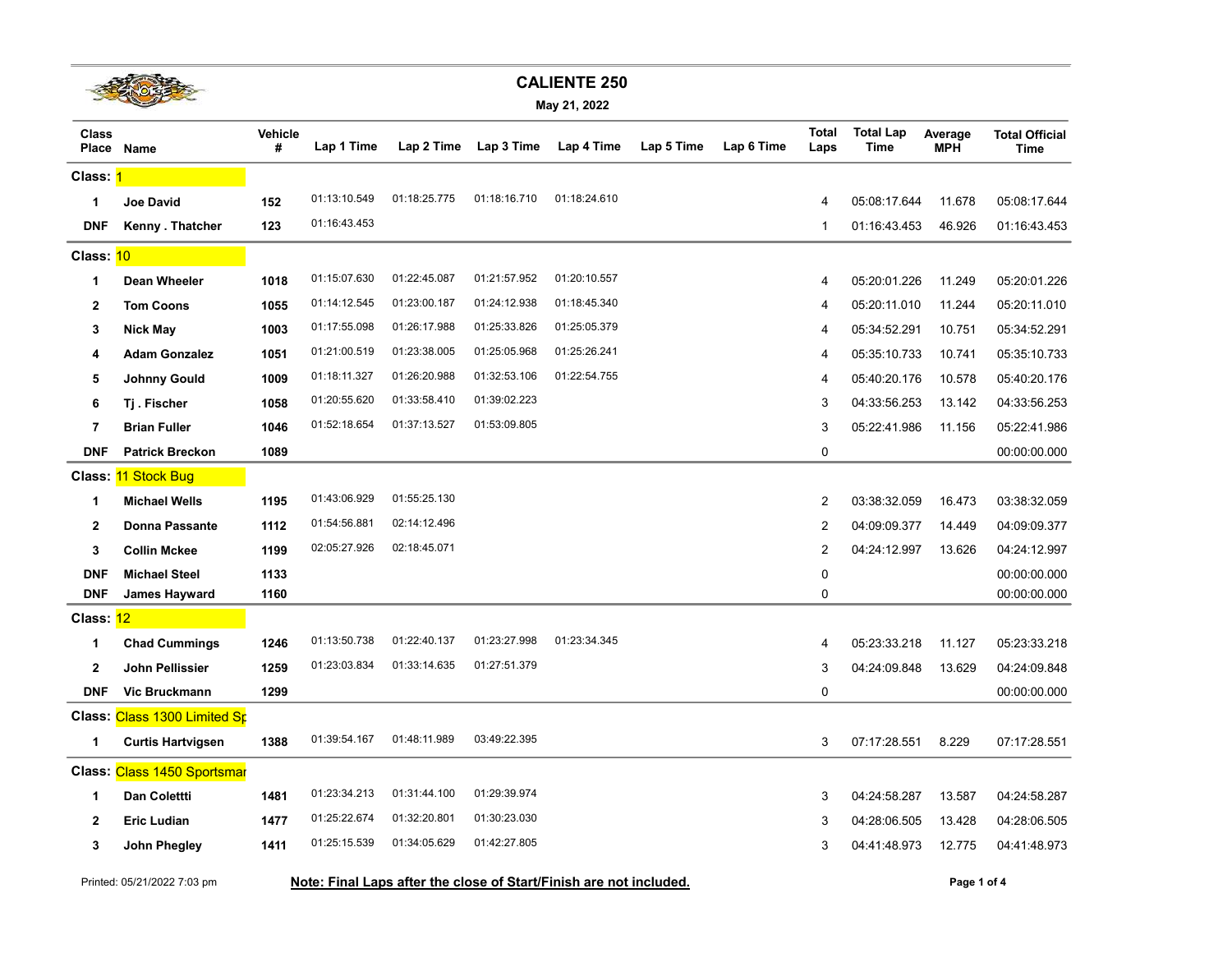

**May 21, 2022**

| Class        | Place Name                    | Vehicle<br># | Lap 1 Time   | Lap 2 Time   | Lap 3 Time   | Lap 4 Time   | Lap 5 Time | Lap 6 Time | <b>Total</b><br>Laps | <b>Total Lap</b><br>Time | Average<br><b>MPH</b> | <b>Total Official</b><br><b>Time</b> |
|--------------|-------------------------------|--------------|--------------|--------------|--------------|--------------|------------|------------|----------------------|--------------------------|-----------------------|--------------------------------------|
|              | Class: Class 1450 Sportsmar   |              |              |              |              |              |            |            |                      |                          |                       |                                      |
| <b>DNF</b>   | Jeromy Box                    | 1428         | 01:24:26.626 |              |              |              |            |            | $\mathbf{1}$         | 01:24:26.626             | 42.637                | 01:24:26.626                         |
| <b>DNF</b>   | <b>Eric Snow</b>              | 1471         |              |              |              |              |            |            | 0                    |                          |                       | 00:00:00.000                         |
|              | Class: Class 1500 Unlmited \$ |              |              |              |              |              |            |            |                      |                          |                       |                                      |
| 1            | <b>Katlyn Cox</b>             | 1551         | 01:20:39.075 | 01:33:00.471 | 01:44:55.865 |              |            |            | 3                    | 04:38:35.411             | 12.923                | 04:38:35.411                         |
| $\mathbf{2}$ | <b>Matthew Ziomek</b>         | 1508         | 01:29:24.982 | 01:41:12.866 |              |              |            |            | 2                    | 03:10:37.848             | 18.886                | 03:10:37.848                         |
|              | Class: Class 1600             |              |              |              |              |              |            |            |                      |                          |                       |                                      |
| 1            | <b>Daniel Maurer</b>          | 1627         | 01:16:46.387 | 01:20:56.812 | 01:21:37.757 | 01:20:58.722 |            |            | 4                    | 05:20:19.678             | 11.239                | 05:20:19.678                         |
| $\mathbf{2}$ | <b>Cory Boyer</b>             | 1616         | 01:14:42.757 | 01:22:42.108 | 01:21:47.616 | 01:22:53.009 |            |            | 4                    | 05:22:05.490             | 11.177                | 05:22:05.490                         |
| 3            | Jay Shain                     | 1677         | 01:17:59.101 | 01:22:21.411 | 01:22:57.020 | 01:22:05.698 |            |            | 4                    | 05:25:23.230             | 11.064                | 05:25:23.230                         |
| 4            | <b>Mike Cole</b>              | 1639         | 01:18:57.395 | 01:23:53.827 | 01:23:56.456 | 01:25:02.830 |            |            | 4                    | 05:31:50.508             | 10.849                | 05:31:50.508                         |
| 5            | <b>Emily Shapiro</b>          | 1642         | 01:21:34.023 | 01:27:16.572 | 01:24:53.229 |              |            |            | 3                    | 04:13:43.824             | 14.189                | 04:13:43.824                         |
| 6            | Jake Gaughan                  | 1662         | 01:21:48.817 | 01:26:09.106 | 01:26:14.725 |              |            |            | 3                    | 04:14:12.648             | 14.162                | 04:14:12.648                         |
| 7            | <b>Huntyr Berry</b>           | 1633         | 01:21:48.018 | 01:26:55.035 | 01:28:24.638 |              |            |            | 3                    | 04:17:07.691             | 14.001                | 04:17:07.691                         |
| 8            | <b>Alec Rodriguez</b>         | 1635         | 01:15:35.103 | 02:07:06.874 | 01:25:36.010 |              |            |            | 3                    | 04:48:17.987             | 12.488                | 04:48:17.987                         |
| 9            | <b>Cole Brandt</b>            | 1632         | 01:24:04.799 | 01:28:26.705 |              |              |            |            | $\overline{2}$       | 02:52:31.504             | 20.868                | 02:52:31.504                         |
| 10           | Mike . Szlauko                | 1636         | 01:24:48.365 | 02:04:27.877 |              |              |            |            | $\overline{2}$       | 03:29:16.242             | 17.203                | 03:29:16.242                         |
| <b>DNF</b>   | Sarah Koeth                   | 1672         | 01:34:54.561 |              |              |              |            |            | $\mathbf{1}$         | 01:34:54.561             | 37.935                | 01:34:54.561                         |
|              | Class: Class 1900 SxS Pro L   |              |              |              |              |              |            |            |                      |                          |                       |                                      |
| 1            | <b>Gabe Matthews</b>          | 1905         | 01:20:45.720 | 01:27:03.253 | 01:25:10.421 |              |            |            | 3                    | 04:12:59.394             | 14.230                | 04:12:59.394                         |
| $\mathbf{2}$ | Analysa Silva Montero         | 1983         | 01:21:57.716 | 01:26:43.826 | 01:27:30.257 |              |            |            | 3                    | 04:16:11.799             | 14.052                | 04:16:11.799                         |
| 3            | Doug Maclachlan               | 1969         | 01:22:48.890 | 01:28:35.238 | 01:27:29.135 |              |            |            | 3                    | 04:18:53.263             | 13.906                | 04:18:53.263                         |
| 4            | <b>Mark Milne</b>             | 1952         | 01:23:32.697 | 01:35:03.960 | 01:32:03.566 |              |            |            | 3                    | 04:30:40.223             | 13.300                | 04:30:40.223                         |
| 5            | <b>Stacey Pike</b>            | 1970         | 01:22:21.958 | 01:28:42.190 | 01:44:27.948 |              |            |            | 3                    | 04:35:32.096             | 13.066                | 04:35:32.096                         |
| 6            | Tricia Reina                  | 1920         | 01:33:47.893 | 01:35:09.005 | 01:35:35.267 |              |            |            | 3                    | 04:44:32.165             | 12.652                | 04:44:32.165                         |
| 7            | Doug Lent                     | 1994         | 01:25:52.274 | 01:51:22.635 | 01:33:30.377 |              |            |            | 3                    | 04:50:45.286             | 12.382                | 04:50:45.286                         |
| 8            | <b>Steven Nottoli</b>         | 1910         | 01:24:08.086 | 01:40:13.284 | 01:47:35.074 |              |            |            | 3                    | 04:51:56.444             | 12.332                | 04:51:56.444                         |
| 9            | <b>Wyatt Mellon</b>           | 1912         | 01:24:29.900 | 01:51:06.889 | 02:18:38.428 |              |            |            | 3                    | 05:34:15.217             | 10.770                | 05:34:15.217                         |
|              |                               |              |              |              |              |              |            |            |                      |                          |                       |                                      |

Printed: 05/21/2022 7:03 pm **Note: Final Laps after the close of Start/Finish are not included. Page 2 of 4**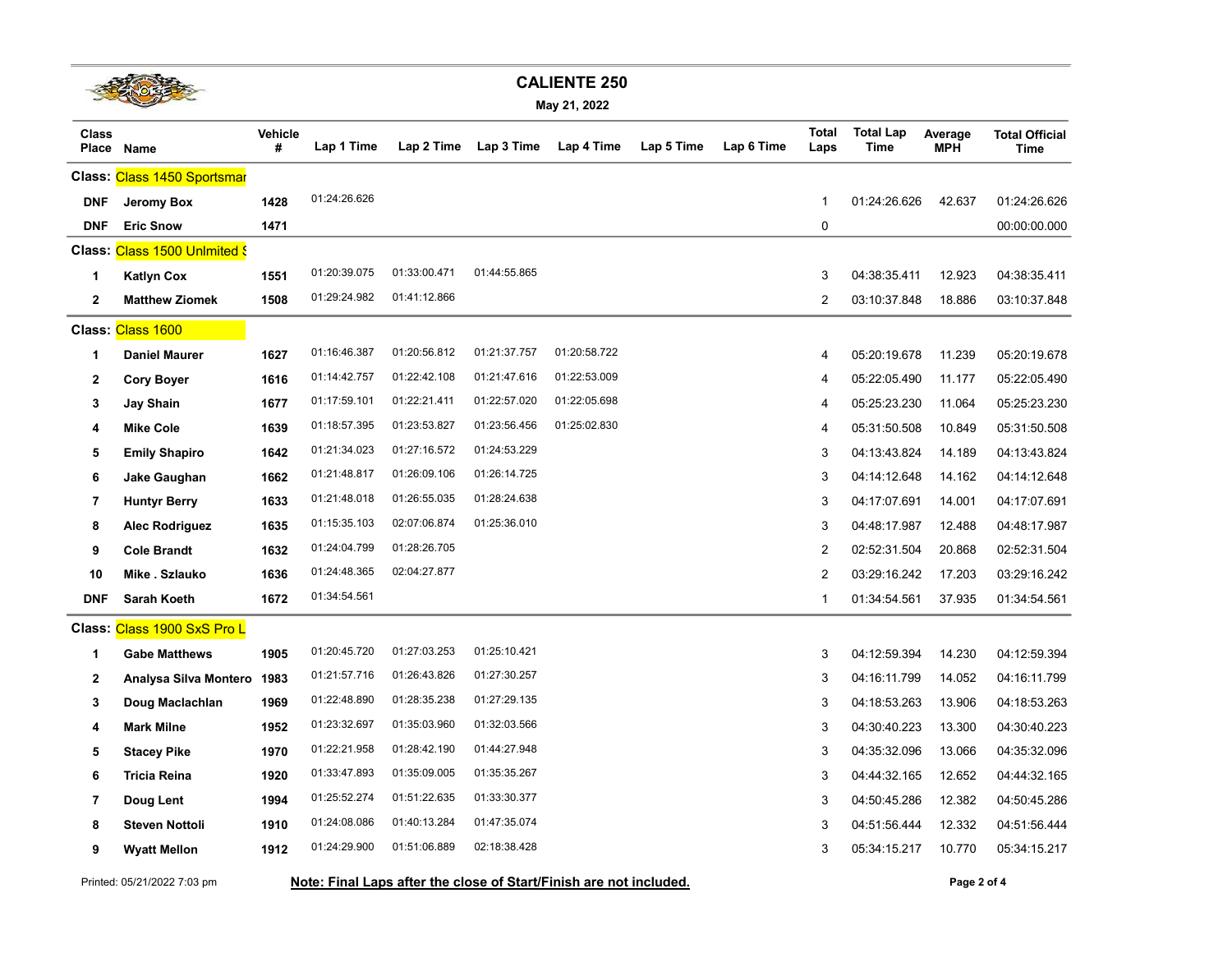

|  |  | May 21, 2022 |
|--|--|--------------|
|--|--|--------------|

| <b>Class</b><br>Place | Name                            | Vehicle<br># | Lap 1 Time   | Lap 2 Time   | Lap 3 Time   | Lap 4 Time   | Lap 5 Time | Lap 6 Time | <b>Total</b><br>Laps | <b>Total Lap</b><br>Time | Average<br><b>MPH</b> | <b>Total Official</b><br><b>Time</b> |
|-----------------------|---------------------------------|--------------|--------------|--------------|--------------|--------------|------------|------------|----------------------|--------------------------|-----------------------|--------------------------------------|
|                       | Class: Class 1900 SxS Pro L     |              |              |              |              |              |            |            |                      |                          |                       |                                      |
| 10                    | <b>Charles Moore</b>            | 1911         | 01:21:54.143 | 01:28:46.612 |              |              |            |            | 2                    | 02:50:40.755             | 21.094                | 02:50:40.755                         |
| <b>DNF</b>            | <b>Jason Brisco</b>             | 1974         |              |              |              |              |            |            | $\mathbf 0$          |                          |                       | 00:00:00.000                         |
|                       | Class: Class 2000               |              |              |              |              |              |            |            |                      |                          |                       |                                      |
| 1                     | <b>Bryson Bossley</b>           | 2096         | 01:33:12.153 | 01:41:42.788 | 01:40:10.139 |              |            |            | 3                    | 04:55:05.080             | 12.200                | 04:55:05.080                         |
|                       | Class: Class 3900 SxS Sport     |              |              |              |              |              |            |            |                      |                          |                       |                                      |
| 1                     | <b>Mollie Whitted</b>           | 3910         | 01:39:14.866 | 01:46:52.388 | 01:45:31.238 |              |            |            | 3                    | 05:11:38.492             | 11.552                | 05:11:38.492                         |
| DNF                   | Kimberly . Skarda               | 3947         | 01:57:14.724 |              |              |              |            |            | $\mathbf{1}$         | 01:57:14.724             | 30.708                | 01:57:14.724                         |
|                       | <b>Class: Class 5 Unlimited</b> |              |              |              |              |              |            |            |                      |                          |                       |                                      |
| 1                     | Larry Shields                   | 522          | 01:28:01.425 | 02:19:05.891 |              |              |            |            | 2                    | 03:47:07.316             | 15.851                | 03:47:07.316                         |
|                       | Class: Class 5-1600             |              |              |              |              |              |            |            |                      |                          |                       |                                      |
| $\mathbf 1$           | Jared Ingram                    | 574          | 01:27:31.259 | 01:31:58.075 | 01:35:39.013 |              |            |            | 3                    | 04:35:08.347             | 13.085                | 04:35:08.347                         |
| $\mathbf{2}$          | Ken. Flippin                    | 555          | 01:26:28.498 | 01:37:34.749 | 01:49:08.007 |              |            |            | 3                    | 04:53:11.254             | 12.279                | 04:53:11.254                         |
| 3                     | <b>Eric Garcia</b>              | 551          | 01:35:56.426 | 01:41:29.449 | 01:45:24.947 |              |            |            | 3                    | 05:02:50.822             | 11.888                | 05:02:50.822                         |
|                       | Class: Class 600 Unlimited T    |              |              |              |              |              |            |            |                      |                          |                       |                                      |
| 1                     | <b>Randy Sleep</b>              | 681          | 01:48:18.464 | 01:55:31.190 | 02:03:32.110 |              |            |            | 3                    | 05:47:21.764             | 10.364                | 05:47:21.764                         |
| <b>DNF</b>            | <b>Madison Stidham</b>          | 608          |              |              |              |              |            |            | 0                    |                          |                       | 00:00:00.000                         |
| DNF                   | <b>Arthur White</b>             | 607          |              |              |              |              |            |            | 0                    |                          |                       | 00:00:00.000                         |
|                       | Class: Class 6100               |              |              |              |              |              |            |            |                      |                          |                       |                                      |
| 1                     | <b>Robert Stidham</b>           | 6108         | 01:12:51.690 | 01:27:58.305 | 01:19:31.805 | 01:19:40.395 |            |            | 4                    | 05:20:02.195             | 11.249                | 05:20:02.195                         |
| $\mathbf{2}$          | Steve Fuller                    | 6155         | 01:14:51.010 | 01:27:28.344 | 01:23:56.806 |              |            |            | 3                    | 04:06:16.160             | 14.618                | 04:06:16.160                         |
| Class: Class 7        |                                 |              |              |              |              |              |            |            |                      |                          |                       |                                      |
| 1                     | <b>Macrae Glass</b>             | 7225         | 01:22:26.962 | 01:24:07.992 | 01:30:23.505 |              |            |            | 3                    | 04:16:58.459             | 14.010                | 04:16:58.459                         |
| $\mathbf{2}$          | <b>Michael Frye</b>             | 7213         | 01:21:11.889 | 01:27:33.455 | 01:36:13.130 |              |            |            | 3                    | 04:24:58.474             | 13.587                | 04:24:58.474                         |
| 3                     | John Winn                       | 7208         | 01:24:11.782 | 01:33:46.004 | 01:34:15.485 |              |            |            | 3                    | 04:32:13.271             | 13.225                | 04:32:13.271                         |
| 4                     | Tim Kunch                       | 7211         | 01:30:58.765 | 01:40:34.307 | 01:40:55.883 |              |            |            | 3                    | 04:52:28.955             | 12.309                | 04:52:28.955                         |
| 5                     | <b>Emily Gonzalez</b>           | 7288         | 01:53:49.271 | 01:36:49.159 |              |              |            |            | 2                    | 03:30:38.430             | 17.091                | 03:30:38.430                         |
|                       |                                 |              |              |              |              |              |            |            |                      |                          |                       |                                      |

Printed: 05/21/2022 7:03 pm **Note: Final Laps after the close of Start/Finish are not included. Page 3 of 4**